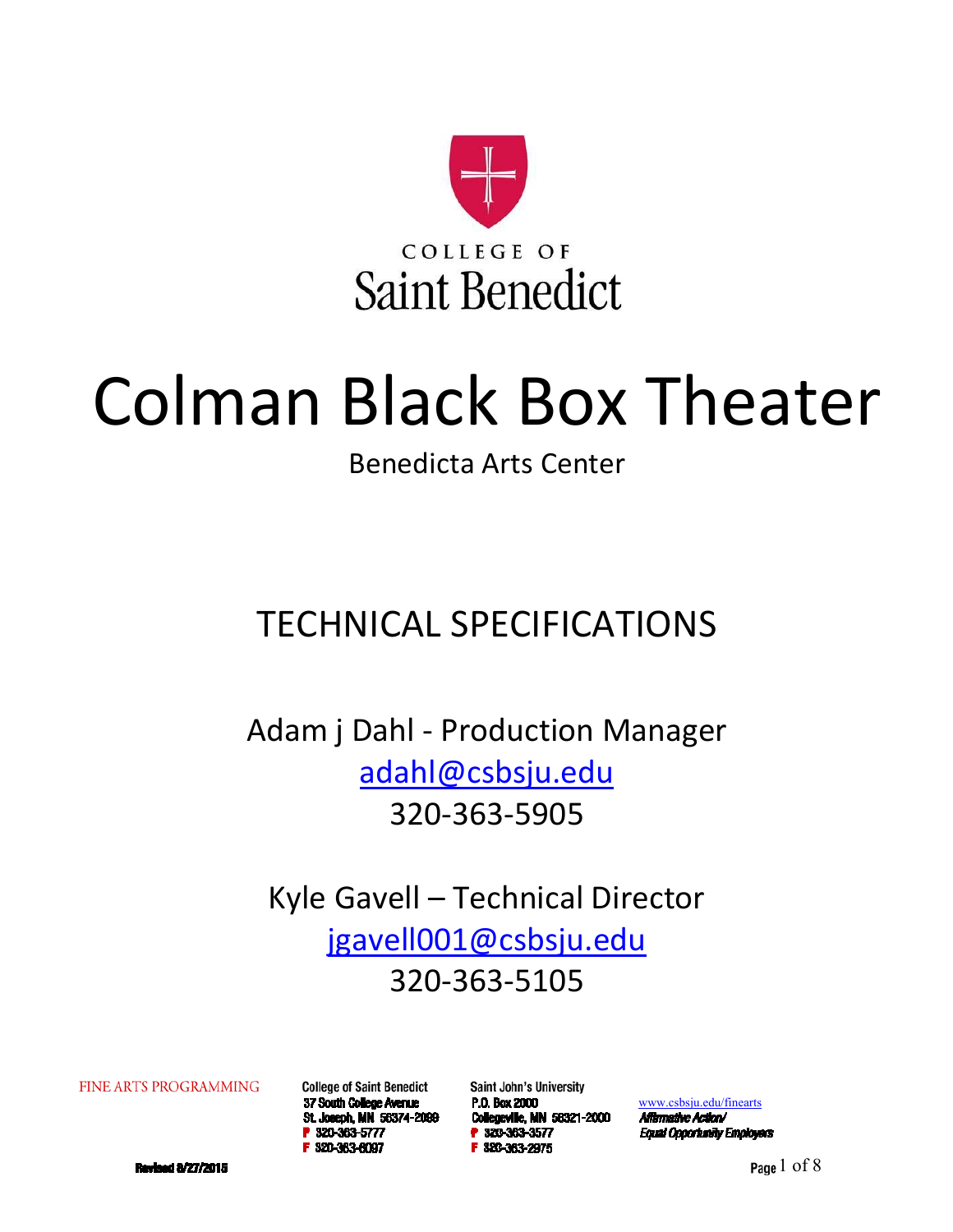### **DIRECTIONS TO THE BENEDICTA ARTS CENTER**

#### *From the Minneapolis/St. Paul Area and points east:*

- Take I‐94 West to St. Joseph, approximately 65 miles, exit #160, County Road 2.
- Turn right onto County Road 2 into St. Joseph.
- Turn right onto W Minnesota St.
- Turn right onto College Avenue ‐ 2nd stop sign.
- Turn right into Saint Benedict's entrance (1/2 Mile)
- The entrance road continues to a circle in directly in front of the BAC
- Parking arrangements can be made upon arrival.

#### *From the Minneapolis/St. Paul airport*

- Take MN#5 West to I-494 West.
- Take I‐494 West to I‐94 West approximately 25 miles.
- Follow directions above.

#### *From St. Cloud*

Division Street is the primary thoroughfare in St. Cloud. Most restaurants and hotels are on or near it.

- Take Division Street (County Road 75) west to St. Joseph.
- Turn left onto College Avenue
- Go through four-way stop sign.
- Turn right into the Saint Benedict's entrance
- The entrance road continues to a circle in directly in front of the BAC
- Parking arrangements can be made upon arrival.

#### *From St. Cloud Regional Airport*

- Go northwest on County Road 65/45th Ave SE toward 12th St. SE (County Road 65/45th Ave. SE becomes 12th St. SE)
- Turn right onto US Highway 10 West
- Merge onto Minnesota Hwy 23 West toward St. Cloud. *Please note, as of March '08, the Desota Bridge on Hwy 23, which crosses the Mississippi River, is closed. Please follow the detour signs as they will direct you across the river and back to Hwy 23* (Hwy 23 West becomes County Road 75 N)
- Follow directions above.

#### FINE ARTS PROGRAMMING

**College of Saint Benedict** 37 South College Avenue St. Joseph, MN 56374-2099 P 320-363-5777 F 320-363-6097

Saint John's University P.O. Box 2000 Collegeville, MN 58321-2000 P 320-363-3577 F 320-363-2975

www.csbsju.edu/finearts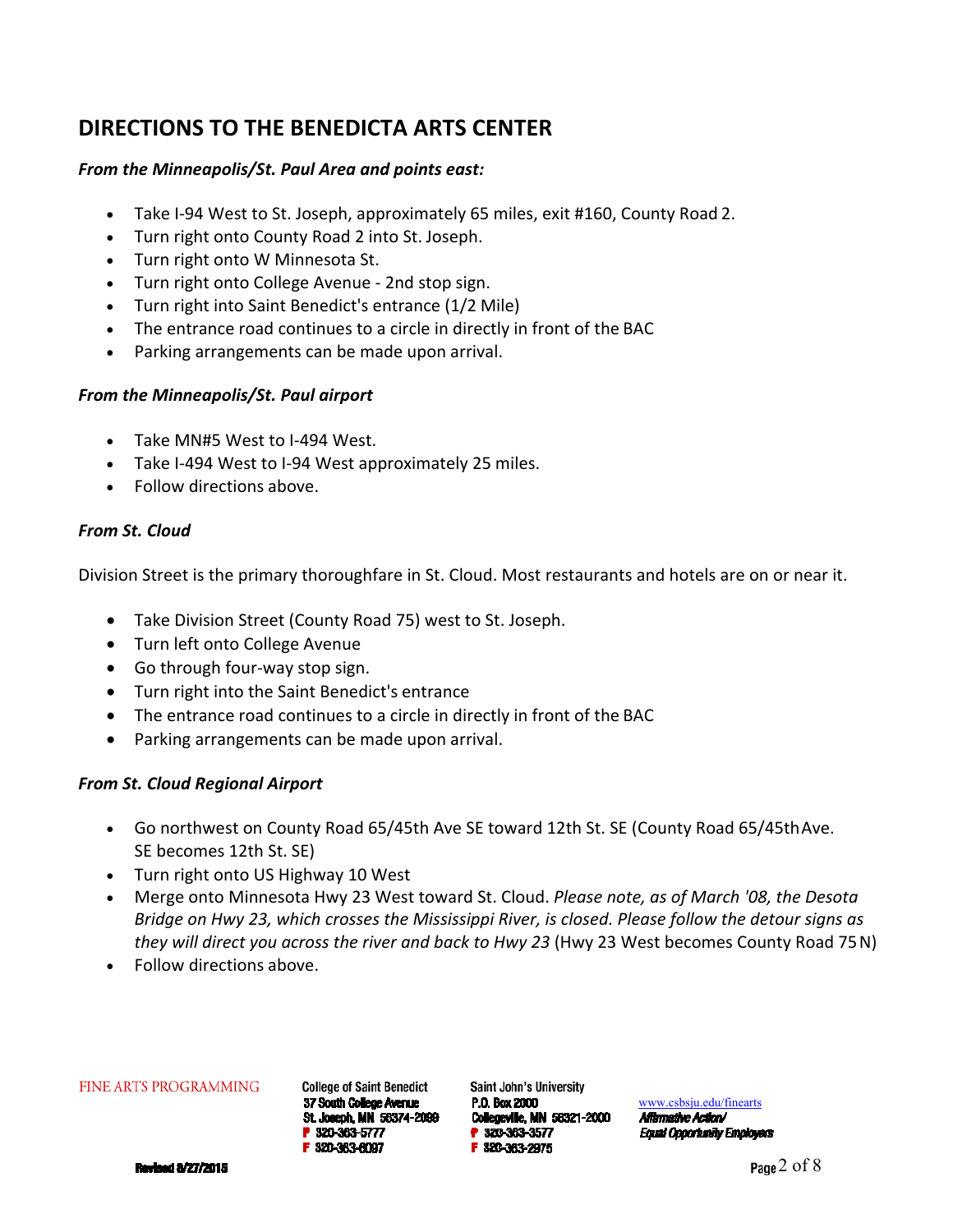### PLEASE NOTE

The Colman Black Box Theater is part of the Benedicta Arts Center which means that the inventory of equipment is shared between multiple performance spaces. Some equipment may not be available in quantities indicated below for every performance. Please check with FAP Production Manager to verify any needs your performance may have.

### MANAGEMENT

**Production Room:** Available upon request.

**Green Room:** None available

**Stage Manager's Console:** None Available

**Rehearsal Rooms:** Available upon request.

**Crews:** Paid student staff.

**Handicapped Access:** Stage and mezzanine accessible via elevator, Catwalks via spiral staircase.

**Policies:** House opens 1/2 hour prior to curtain. Normal curtain is 7:30pm. Building is a smoke free environment.

**Tech Table:** Four (4) available upon request.

## LOAD‐IN AREA

**Ground Level:** Ground level loading area available outside of theater. All items pass through standard double door and down an elevator. Items could be carried down stairs and into larger double doors (Items over 12' long).

**Dock:** Loading dock located across the building. All items pass through a series of hallways and down an elevator to stage level.

**Elevator:** The door is 7'10" high x 5"10 wide the inside 10' deep x 6'7" wide x 9'4" high, 7000 lb capacity.

**Double Doors:** The doors to ground loading area are 5'8" wide x 8'8" tall and go straight to the elevator.

**Hallway:** The dock level loading dock is limited by a door way 7'2" tall x 5'10 wide. There are also several 90 degree corners.

### **All Items Should be Sized Appropriately**

FINE ARTS PROGRAMMING

**College of Saint Benedict** 37 South College Avenue St. Joseph, MN 56374-2099 P 320-363-5777 F 320-363-6097

Saint John's University P.O. Box 2000 Collegeville, MN 56321-2000 P 320-363-3577 F 320-363-2975

www.csbsju.edu/finearts Affirmative Action/ **Equal Opportunity Employers** 

**Revised 8/27/2015** 

Page 3 of 8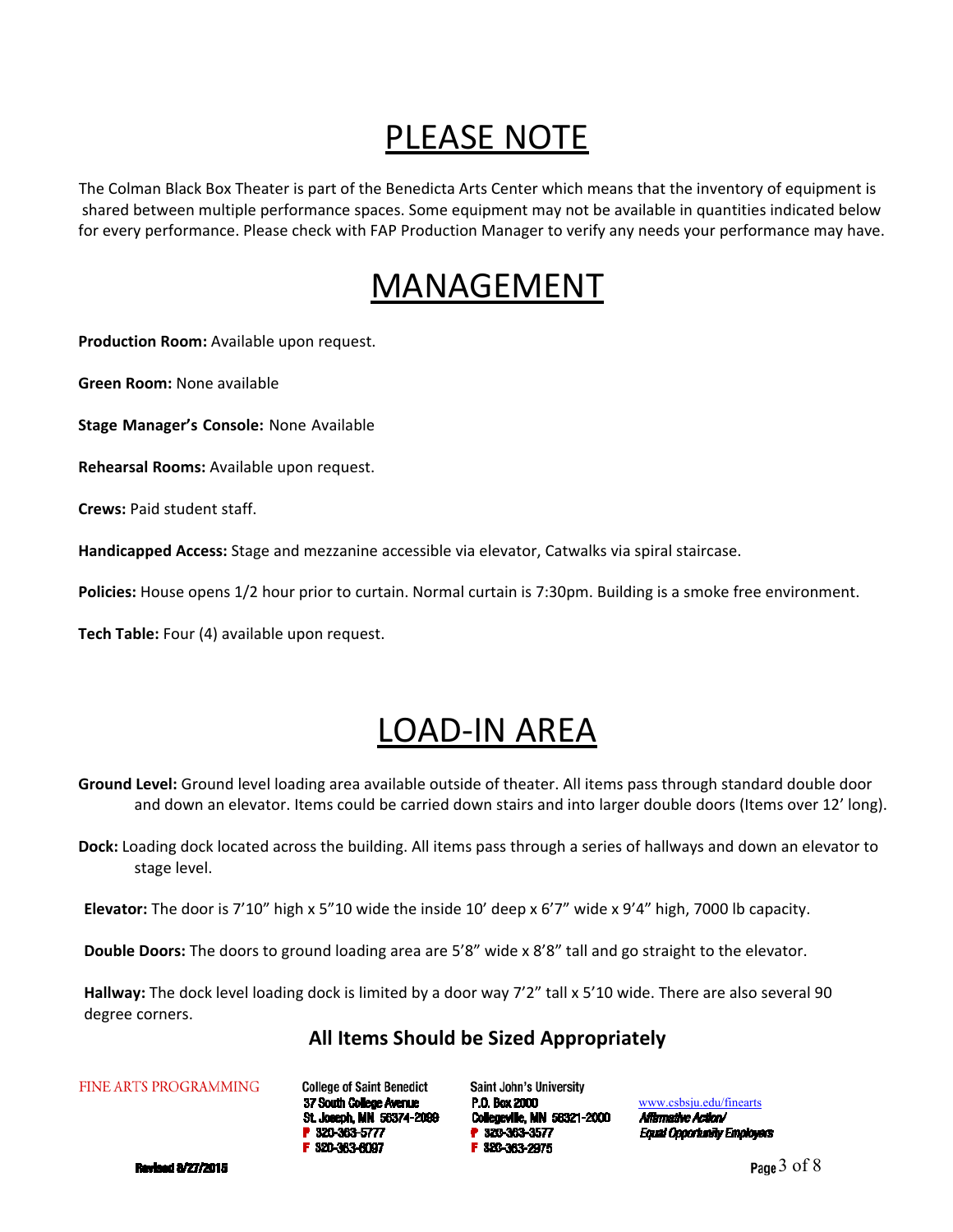### **CARPENTRY**

**Seating:** StageRight configurable platforms. 144 StageRight padded chairs. Standard configuration is proscenium style with 116 chairs.

**Room Dimensions:** 

**Grid Height:** 23' 1" to bottom of catwalks **Room Width:** 46'10" **Room Depth:** 47'7" **Mezzanine:** 3'6" on east and west walls, 8'10" on south wall. Nothing on north wall.

#### **House Draperies (Goods):**

- **Legs:** Five black velour legs at 22' high x 12' wide, w/50% fullness.
- **Full Stage:** None available, but 5 legs act as a full stage black.
- **Scrim:** One black, IFR sharks tooth scrim at 23'6" high x 40' wide.
- **Cyclorama:** One FR seamless white muslin Cyc at 23'6" high x 40' wide.
- **Under Mezzanine:** 4 black velour legs at 12' high x 12' wide for the south mezzanine, 8 at 11' high x 12' wide for the east and west mezzanines.

#### **No Fly System**

#### **Support Areas:**

**Crossover:** Dependent on configuration

**Access:** Dressing rooms accessible out backstage door, mezzanine and catwalks via elevator or stairs outside of main stage room.

**Shop Area:** Accessible by request (opposite side of building).

**Storage:** Limited storage available.

**Backstage Area:** Backstage is located through a set of double doors on the west wall. The backstage area is 32' long by 10' wide, has access to the technical office, dressing rooms, elevator and lobby. There are also 19 small coat cubbies.

### Power

One (1) 200 amp. 120/208; 3 phase, 200A/leg Company located outside of backstage entrance.

**FINE ARTS PROGRAMMING** 

**College of Saint Benedict** 37 South College Avenue St. Joseph, MN 56374-2099 P 320-363-5777 F 320-363-6097

**Saint John's University** P.O. Box 2000 **Collegeville, MN 58321-2000** P 320-363-3577 F 320-363-2975

www.csbsju.edu/finearts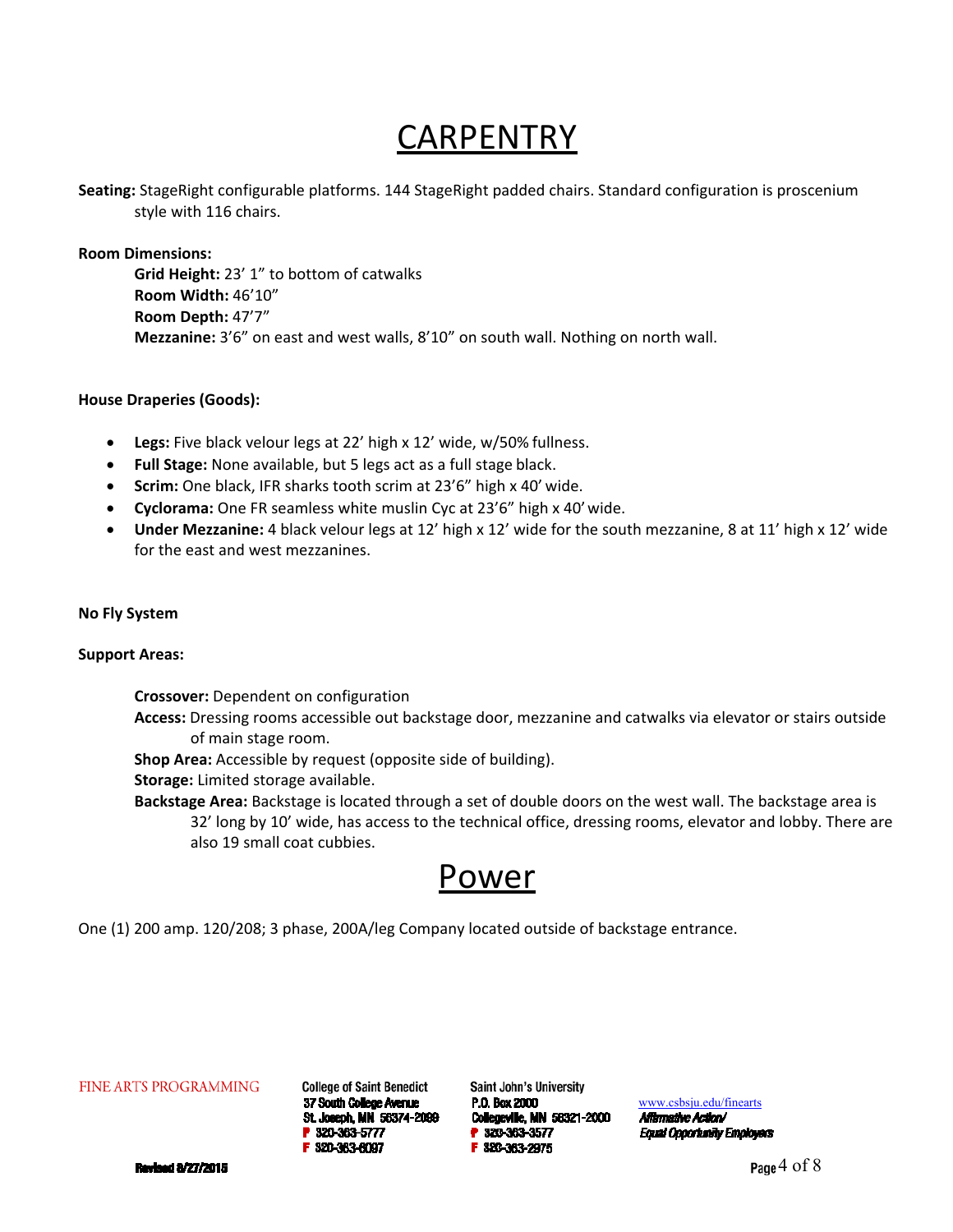### LIGHTING

**Dimmers:** 190 2.4Kw CD80 dimmers.

**Control:** ETC Nomad with programming wing.

**Control Location:** Dependent upon setup.

**Houselights:** Source Four Pars hung from catwalks. Circuited out of catwalk circuits.

**Circuits:** Grid has 146 circuits minus houselights (houselights dependent on setup), Mezzanine has 24 circuits Stage level has 20 circuits.

**Hanging positions:** There are 3 catwalks running east to west, each with 3 hanging positions on either side. The lowest position is 23'10" from the floor, the highest is 26'9". The railing around the mezzanine has a mid‐pipe and a top-pipe suitable for hanging. These positions are 15'4" and 16'9" from the floor.

#### **Equipment Inventory:**

45 ETC "Source Four" 19º ERS, 575w, 2P&G. 80 ETC "Source Four" 26º ERS, 575w, 2P&G. 68 ETC "Source Four" 36º ERS, 575w, 2P&G. 11 ETC "Source Four" 50º ERS, 575w, 2P&G. 48 ETC "PARNel, 575w, 2P&G. 30 ETC "Source Four PAR, 575w, 2P&G 28 Altman PAR 64, 1kw, Wide, 2P&G. 24 Strand 8" Fresnels, 1000w, 2P&G. 21 Strand 6" Fresnels, 750w, 2P&G. 16 L & E 3‐Bay Cyc 1kw, 2P&G. 10 Multiform HP3‐90 LED wash fixtures

> Color cut size for ETC units is 6" square. 8" units is 10" square. 6" units is 7‐1/2" square. Cyc Lights is 12" X 16"

**Follow spots:** 2 Source Four's mounted on spotlight bases.

**Hardware:** 14‐6" barn doors, 17‐8" barn doors, 70‐18" side arms, 4 safer side arms, 40 ETC Pattern holders; 7‐ETC Iris Kits, 40 source 4 top hats, 6 donuts, 20 floor plates, 14‐50# bases for 8,10,12,16 or 20' boom pipes.

**Cable:** All lights and cable have stagepin connectors. 1500 feet in 5's, 10's, 25's, and 50's, 42 two‐fers, 16 three-fers. A variety of adapters available, stagepin to edison M & F. 700 feet of socapex, break in's and out's.

#### **FINE ARTS PROGRAMMING**

**College of Saint Benedict** 37 South College Avenue St. Joseph, MN 56374-2099 P 320-363-5777 F 320-363-6097

Saint John's University P.O. Box 2000 Collegeville, MN 58321-2000 P 320-363-3577 F 320-363-2975

www.csbsju.edu/finearts Affirmative Action/

**Equal Opportunity Employers** 

**Revised 8/27/2015**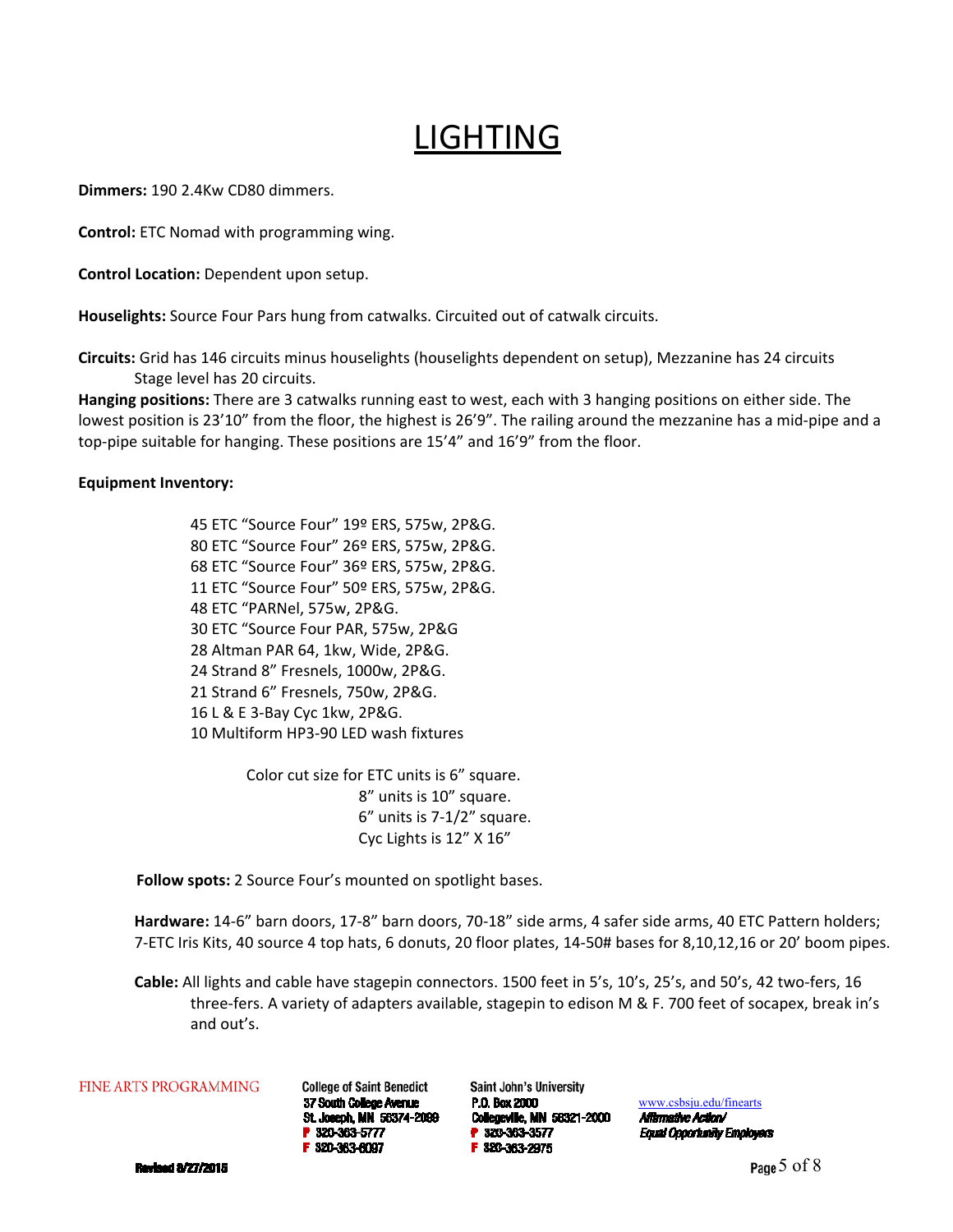### SOUND

As it is a flexible space, there is no permanent sound system. The following items are available for setup upon request.

**Control Locations:** Dependent on setup.

**Hearing Assist System**: Portable Listen Technologies IR system available upon advanced request

**Monitoring/Paging System:** None available

- **Production Communications:** Clear‐Com, 2 channel wired base, 18 headsets, 10 wired beltpacks, with station location as follows: one at the center of the south wall in the catwalks, one at the center of the south wall on the mezzanine, one at the center of the south wall on the stage level, one in the northeast corner at stage level, one in the technical office backstage.
- **Microphones:** 3 Shure SM57 dynamic. 5 Shure SM58. 6 AudioTechnica AEW‐T4100 wireless handheld, 8 AudioTechnica AEW‐Y1000 lavalieres (headset mics available upon request). 5 Crown PCC 160 (Phase Coherent Cardioid) 3 black 2 white, 2 AKG C214's, 3 AKG C1000, 1 AKG Rhythm Pack (drum mic package), 1 Shure Beta 52A

**Playback:** Playback available upon request.

- **Cable:** 1000' three pin XLR male to female. 500' speakon, 1 12/4 50' snake, 1 24/8 250' snake. Variety of adapters available.
- **Stands:** 12 straight stands, 14 boom stands, 2 mini boom stands

**Mixing Console:** QSC Touch Mix‐16 digital board. 16 in 8 out.

**Monitor Speakers:** Four (4) **JBL TR105** wedge monitors, 225 Watts w/ 60 Hz to 20 kHz freq. response. Four (4) JBL PRX612M active speakers available upon request Six (6) UPA‐1P active speakers available upon request

**FINE ARTS PROGRAMMING** 

**College of Saint Benedict** 37 South College Avenue St. Joseph, MN 56374-2099 P 320-363-5777 F 320-363-6097

Saint John's University P.O. Box 2000 **Collegeville, MN 58321-2000** P 320-363-3577 F 320-363-2975

www.csbsju.edu/finearts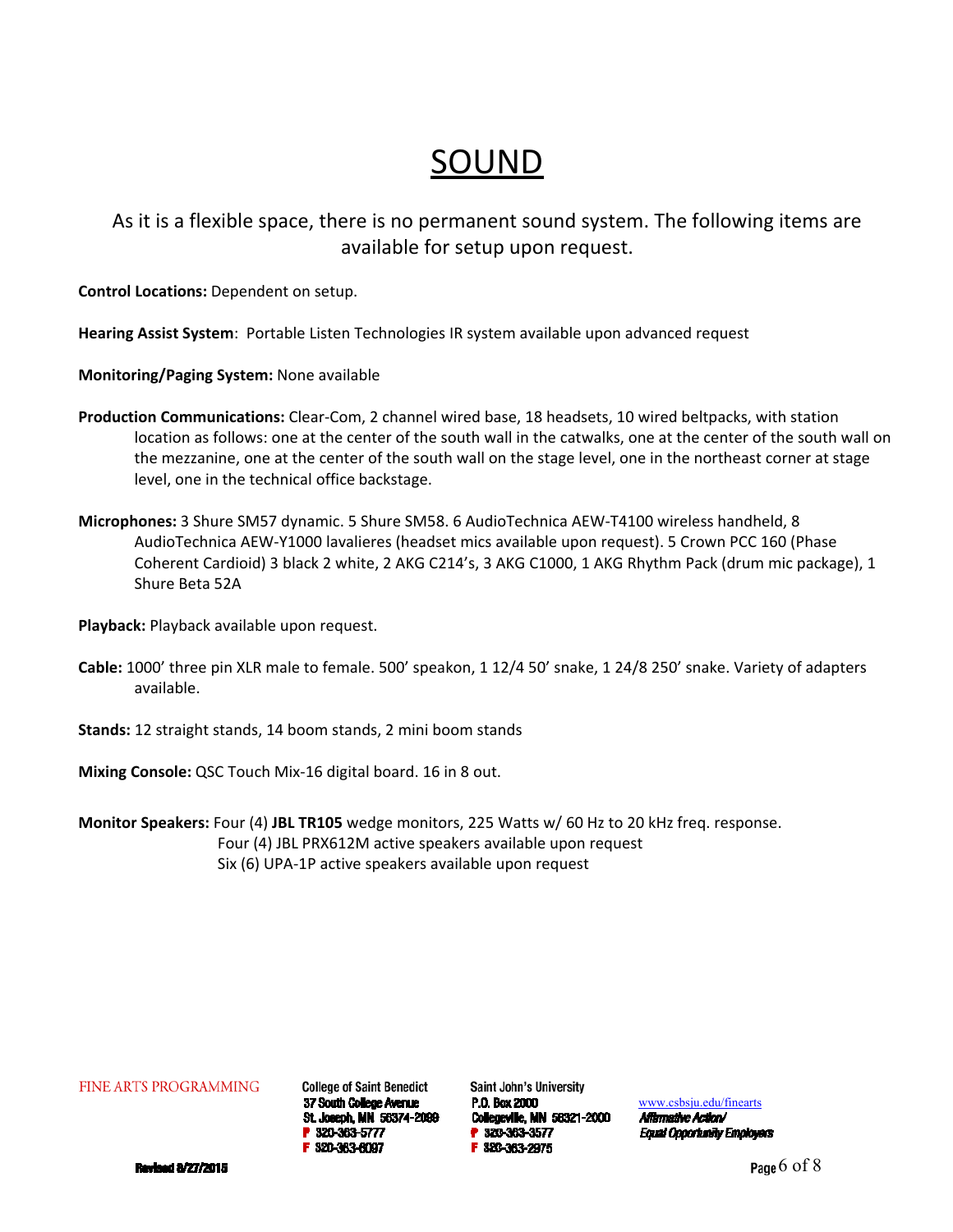### PROPS

**Chairs:** 100 Wenger Musician chairs. Black, padded.

**Stands:** 40 Wenger model 18 black.

**Conductor:** Conductor podium and stand available upon request.

**Stand lights:** 40 ‐ 120v non‐dimmable.

**Orchestra Shell:** None available.

Platforms: 12-4' x 8' Wenger "Versalite" with 8", 16", 24", 32" legs, flat black, hard board surface.

**Dance Floor:** No marley available. Floor is sprung.

**Lecterns:** Two (2) non‐adjustable mahogany.

FINE ARTS PROGRAMMING

**College of Saint Benedict** 37 South College Avenue St. Joseph, MN 56374-2099 F 320-363-6097

**Saint John's University** P.O. Box 2000 Collegeville, MN 58321-2000 P 320-363-3577 F 320-363-2975

www.csbsju.edu/finearts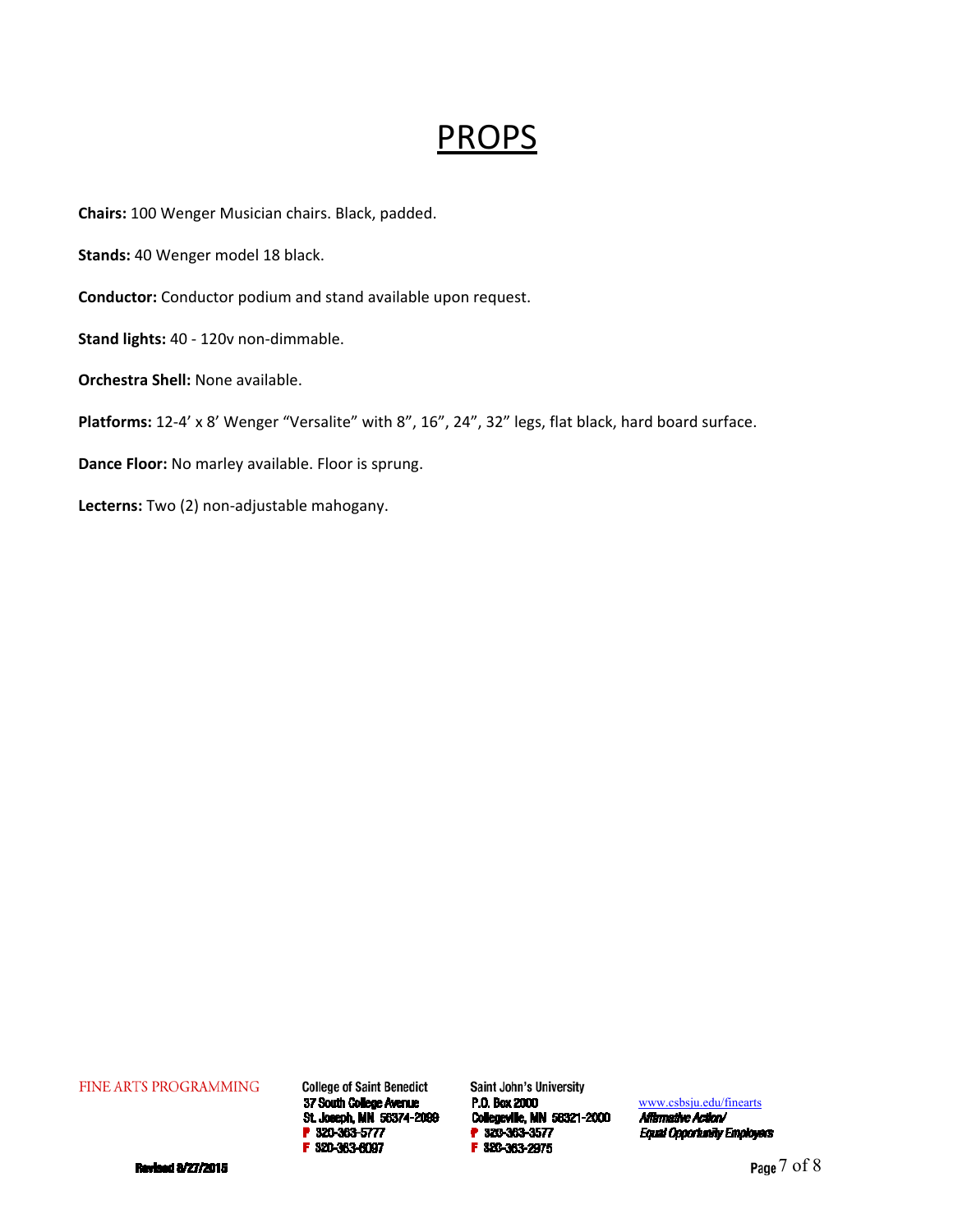### **WARDROBE**

**Dressing Rooms:** Two (2) make‐up rooms with lighted mirrors, counter space and chairs for 7 people each. Both are adjoined by a single lavatory room.

**Wardrobe Area:** Access requires advanced notice, located opposite side of building.

**Irons:** 2 industrial steam.

**Ironing boards:** 2

**Steamers:** 1 portable.

**Washers/Dryers:** 1 set; Whirlpool, no fee.

**Racks and hangers:** 4 rolling "Z" racks available.

**Quick Change Booths:** As requested.

FINE ARTS PROGRAMMING

**College of Saint Benedict** 37 South College Avenue St. Joseph, MN 56374-2099 P 320-363-5777 F 320-363-6097

**Saint John's University** P.O. Box 2000 Collegeville, MN 58321-2000 P 320-363-3577 F 320-363-2975

www.csbsju.edu/finearts

Affirmative Action/ **Equal Opportunity Employers** 

**Revised 8/27/2015**